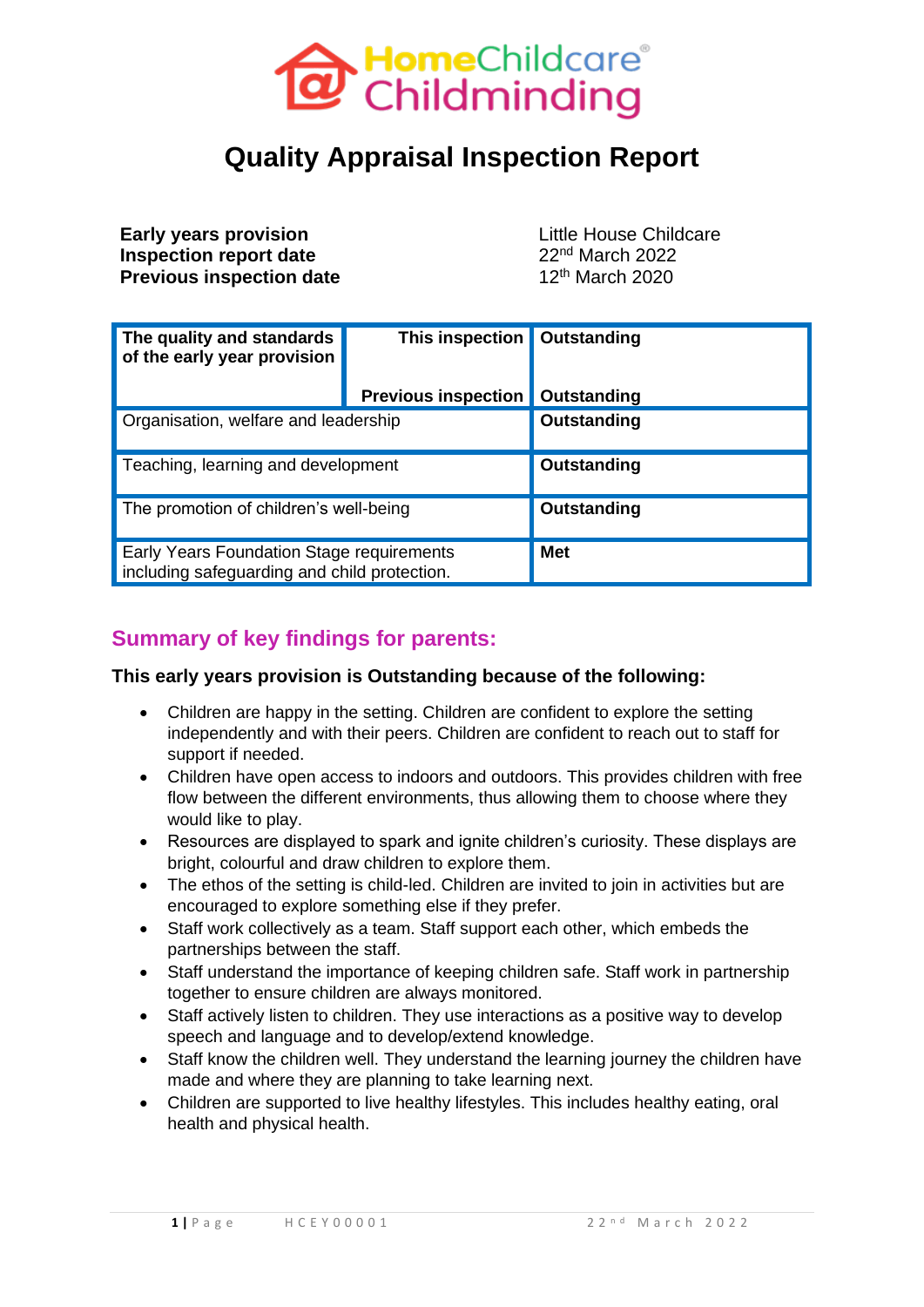# **To maintain outstanding practice this setting should:**

- Continue to embed the intentions of group activities
- Continue to develop opportunities for parental learning and development engagement

# **About the Quality Appraisal Inspection visit**

#### The inspection was carried out by: **Suzanne Nicols & Kay-Louise Ley**

As part of the visit, the inspector completed a range of activities including:

- Observing the quality of teaching during activities and assessing the impact this has on children's learning. Including conducting a joint evaluation with the manager of a planned adult led activity.
- Discussing staff's practice at appropriate times throughout the visit with the manager and deputy manager
- Reviewing the children's assessment records, observations and planning on the agency's EYFS learning journal software
- Viewing the areas of the house used for childminding and reviewing a selection of policies
- Collecting the views of parents from surveys, the manager's own questionnaires and any spoken to on the day
- Discussing the manager's self-evaluation and plans for improvement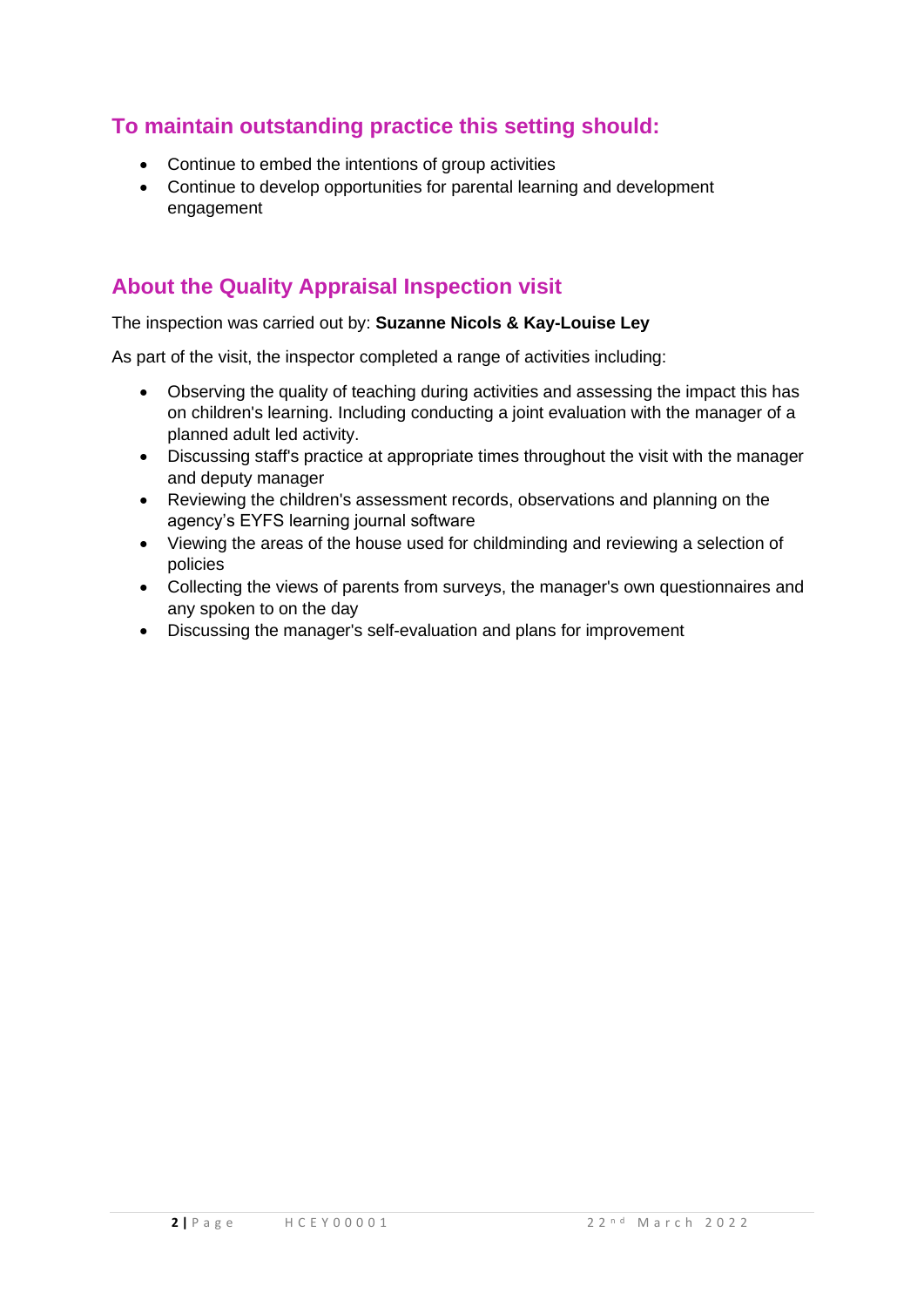### **Inspection findings**

#### **Organisation, welfare and leadership is Outstanding.**

Leaders and managers place high value on continual reflection within the organisation of the setting. A significant development is the free-flow access to the outdoor environment. Children have free-flow access between indoor and outdoor play. The overhead cover means children can choose where they would like to play, whatever the weather. Both indoor and outdoor areas provide a range of resources for children. Resources are displayed to spark children's interest for example, there is a veterinary set up with a range of soft animals for children to explore. Staff are positioned to ensure children are always supervised in all areas accessible.

The welfare of children is at the centre of the setting. Staff understand the importance of working in partnership with parents to meet the needs of children. Key important information is obtained at the enrolment stage and is continually reviewed to ensure information is accurate and up to date. Policies and procedures are continually reviewed and shared with staff and parents. This ensures all staff are aware of both local and national changes to legislation and ensures these are quickly implemented in the setting. All staff are aware of the policies within the setting and are confident to explain policies to others. This secure knowledge of the setting policies ensures children are safe. Leaders and managers ensure staff have regular supervisions which are used to provide further learning opportunities to staff and further support. Leaders ensure all staff are alert to safeguarding concerns through the regular training opportunities offered to staff. This promotes a culture of high vigilance within the provision.

#### **Teaching, learning and development is Outstanding.**

Staff have secure knowledge of learning and development and use this knowledge to observe and monitor the progress children make. They quickly identify any concerns in children's progress and promptly provide opportunities to develop these both within the setting and at home. Meetings are held regularly to discuss key children, ensuring plans can be put into place to support development. Interactions with children are strong. Staff support children to engage in discussions which test and expand knowledge. For example, during an activity, staff prompt children to identify the animals they could see, the noise the animals make and then use this opportunity to develop language skills by singing animal themed songs. The setting has a child-led ethos, which allows children to take the lead in the learning. Staff use child-led opportunities to engage children and extend their knowledge. Children make outstanding progress in the setting and are continually challenged to develop and expand their skills. Staff know all children extremely well. Relationships with children are strong, children are happy and feel safe within the setting.

#### **The promotion of children's well-being is Outstanding.**

All children are allocated a key worker who have the responsibility to work with children and their families. Each key person is aware of their key children's needs, including learning needs and personal needs. They work with parents to ensure they are meeting the needs of children and parents. Routines are established alongside parents to ensure children settle and that their personal needs are met. Behaviour is sensitively managed. Children are supported to understand their behaviour and the impact this has on others. These incidents are used to support and extend children's knowledge of their feelings/emotions and those of others. Staff are exemplary role models for each other and the children. Staff are fully supported to develop their own practice which impacts the care of children. An example of this is the value managers place on ensuring all staff are working towards a qualification as a minimum. This subsequently has a positive impact on the care of all children within the setting.